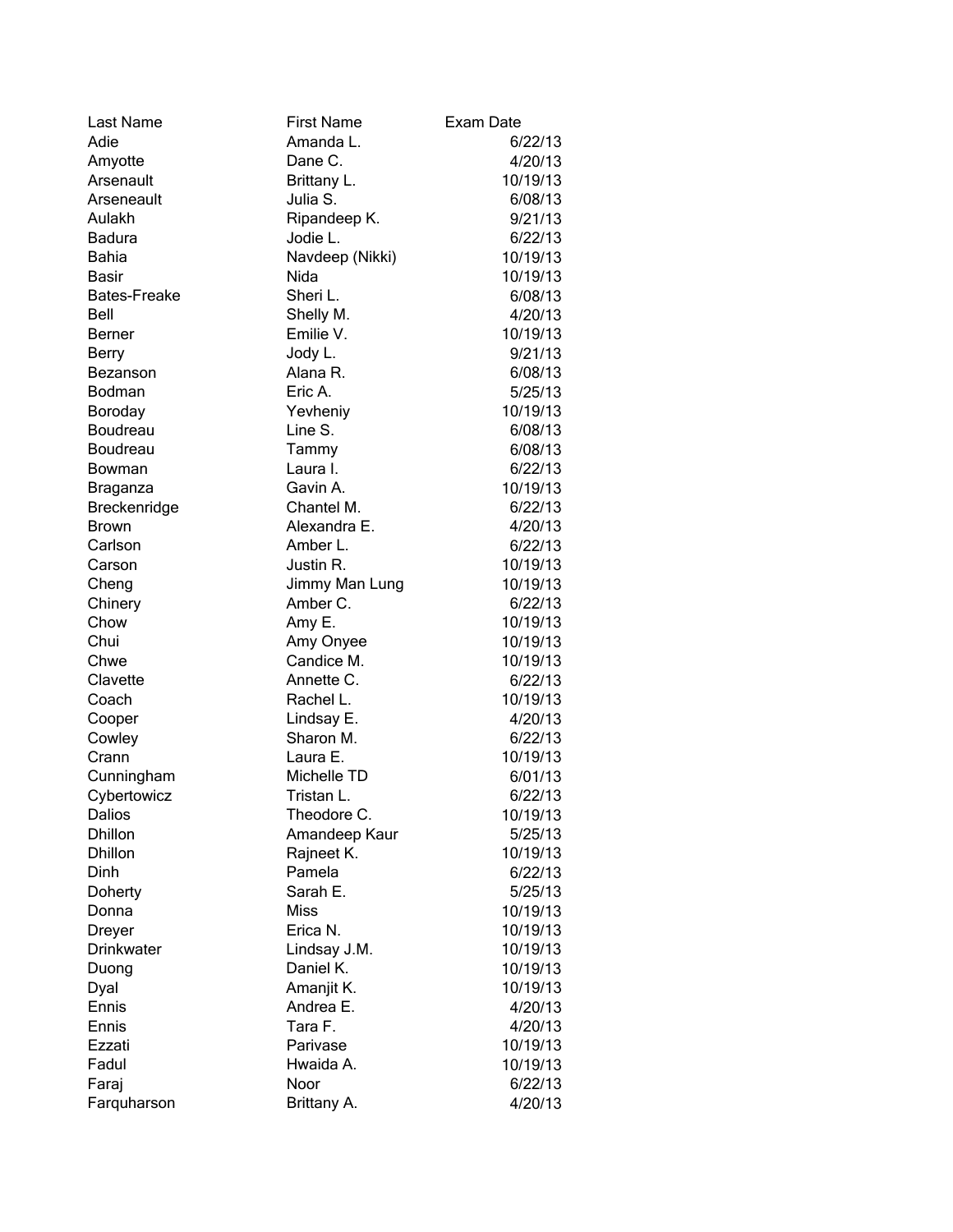| Faulkner         | Allen G.          | 10/19/13 |
|------------------|-------------------|----------|
| Fisher           | Keegan J.         | 6/09/13  |
| Fong             | Hue Chun Elsdon   | 10/19/13 |
| Freeman          | Natasha D.        | 6/08/13  |
| Gate             | Jennifer D.       | 6/01/13  |
| Geertsma         | Sarah C.          | 10/19/13 |
| Glubish          | Megan L.          | 6/22/13  |
| Goddard          | Marlon J.A.       | 10/19/13 |
| Grier            | Jennifer R.       | 6/01/13  |
| Gurba            | Angela D.         | 6/09/13  |
| Ha               | Michelle          | 10/19/13 |
| Hachey           | Danielle N.       | 6/08/13  |
| Hajyouni         | Sina              | 6/22/13  |
| <b>Halcrow</b>   | Krysten A.        | 10/19/13 |
| Hamilton         | Craig W.          | 2/02/13  |
| Hancock          | Lee M.            | 6/01/13  |
| Hekmat           | Shohreh           | 10/19/13 |
| Hensler          | Erin G.           | 6/08/13  |
| Herring          | Kimberly D.       | 6/22/13  |
| <b>Hiscock</b>   | Craig S.          | 11/02/13 |
| Hoang            | Dao H.            | 10/19/13 |
| Hodzic           | Selma             | 6/09/13  |
| Hokmabadi        | <b>Bahareh</b>    | 10/19/13 |
| Hozaireh         | Bibi Zahra        | 4/20/13  |
| Huang Pedersen   | Sha               | 6/22/13  |
| Hughes           | Erin E.           | 10/19/13 |
| Huh              | Helen             | 10/19/13 |
| Hussain          | Obaidullah        | 10/19/13 |
| Huynh            | Michael           | 5/25/13  |
| Jin              | Christine Xiao    | 10/19/13 |
| Johnson          | Shawna M.         | 6/08/13  |
| Jones            | Rebecca L.        | 6/08/13  |
| Kasim            | Umar              | 10/19/13 |
| Kaur             | Sukhmandeep       | 10/19/13 |
| Kelly            | Caitlin N.        | 6/08/13  |
| Kelly-Butler     | Alanna M.         | 6/08/13  |
| Kelly-Reisdorf   | Penny M.          | 6/01/13  |
| Khan             | Kashif A.         | 4/20/13  |
| Khanna           | Manu              | 4/20/13  |
| <b>Kirk</b>      | Joel G.           | 10/19/13 |
| Klassen          | Sheri M.          | 11/02/13 |
| Kostelecky       | Rachael E.        | 6/22/13  |
| Kumar            | Shatrughan        | 10/19/13 |
| Kunst            | Melita K.         | 2/02/13  |
| Kwan             | Kwok (Ben) K.     | 6/22/13  |
| Lam              | Caroline K.       | 10/19/13 |
| Lancaon-Martinez | Maria Cristina B. | 10/19/13 |
| Langford         | Chelsea M.        | 10/19/13 |
| Larson           | Jasmine J.        | 6/01/13  |
| Lau              | <b>Iris</b>       | 4/20/13  |
| Lau              | Ernesto           | 10/19/13 |
| Lefaive          | Brandon M.D.      | 10/19/13 |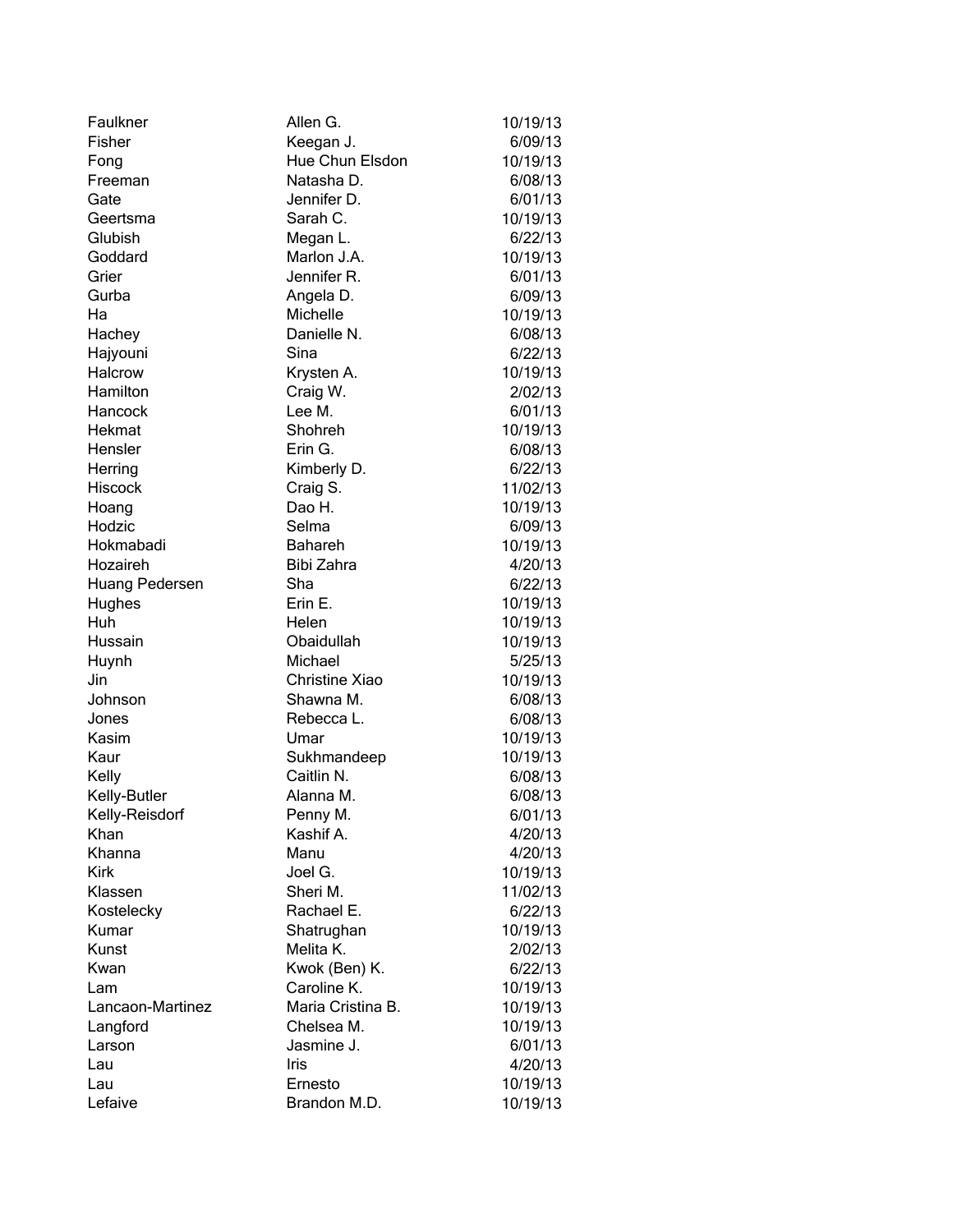| Letourneau      | Daniel C.           | 10/19/13 |
|-----------------|---------------------|----------|
| Lewis           | Jeffrey             | 10/19/13 |
| Li              | (Jennifer) Cai Juan | 5/25/13  |
| Lim             | Theng C.            | 6/22/13  |
| Lim Ah Ken      | Amy-Leen            | 10/19/13 |
| Limsa           | Gerald L.           | 6/22/13  |
| Lloyd           | Vicki M.            | 6/22/13  |
| Lubana          | Kamal J.K.          | 9/21/13  |
| Lui             | Chung Yin Albert    | 10/19/13 |
| Lyskawa         | Kathryn             | 4/20/13  |
| Ma              | Nan Chen            | 10/19/13 |
| MacLean         | Tara L.             | 6/08/13  |
| MacNeill        | Jennifer D.         | 9/21/13  |
| Mak             | Emmy (Ching-Man)    | 10/19/13 |
| Malica          | Marlena Deann       | 6/22/13  |
| Manik           | Jagjit S.           | 4/20/13  |
| Marquez         | Rhea Marie M.       | 2/02/13  |
| Martin          | Trina R.            | 6/22/13  |
| Massoumzadeh    | Ramin               | 5/25/13  |
| Matadar         | Yasmin              | 10/19/13 |
| Mathew          | Shintu Joseph       | 10/19/13 |
| <b>McAnulty</b> | Corinne M.          | 10/19/13 |
| McGough         | Allison G.          | 2/02/13  |
| McMahon         | Christina A.        | 6/22/13  |
| McMillan        | Jamie E.            | 4/20/13  |
| Ming            | Yu                  | 10/19/13 |
| Mohr            | Marcia A.           | 6/22/13  |
| <b>Morales</b>  | Sharlyn             | 9/21/13  |
| Morgan          | Sheena M.           | 6/08/13  |
| Muheljic        | Edvina              | 6/09/13  |
| Narayan         | Shiron R.           | 2/02/13  |
| Nekrassova      | Marina              | 10/19/13 |
| Neufeld         | Kristin T.          | 6/09/13  |
| Neumann         | Kassaundra L.       | 6/01/13  |
| Ngo             | Binh L.T.           | 10/19/13 |
| Nijjar          | Rajwinder K.        | 5/25/13  |
| Nirmalan        | Umaa                | 4/20/13  |
| Norman          | Jason D.            | 4/20/13  |
| Ogbeide Ihama   | Rita                | 4/20/13  |
| Oh              | Mounghee            | 4/20/13  |
| Omelusik        | Shaylene E.         | 6/22/13  |
| Onfrichuk       | Rachel E.           | 10/19/13 |
| Orere           | Viena               | 4/20/13  |
| Orr             | Megan J.            | 6/01/13  |
| Panahi          | Sareh               | 6/22/13  |
| Park            | Guen Chan           | 10/19/13 |
| Parlayan        | Munir               | 10/19/13 |
| Parsasalim      | Saman               | 9/21/13  |
| Partridge       | Tamsyn N.           | 6/09/13  |
| Pattenden       | Jennifer B.         | 10/19/13 |
| Pearson         | Tamara R.           | 10/19/13 |
| Pell            | Samantha L.         | 4/20/13  |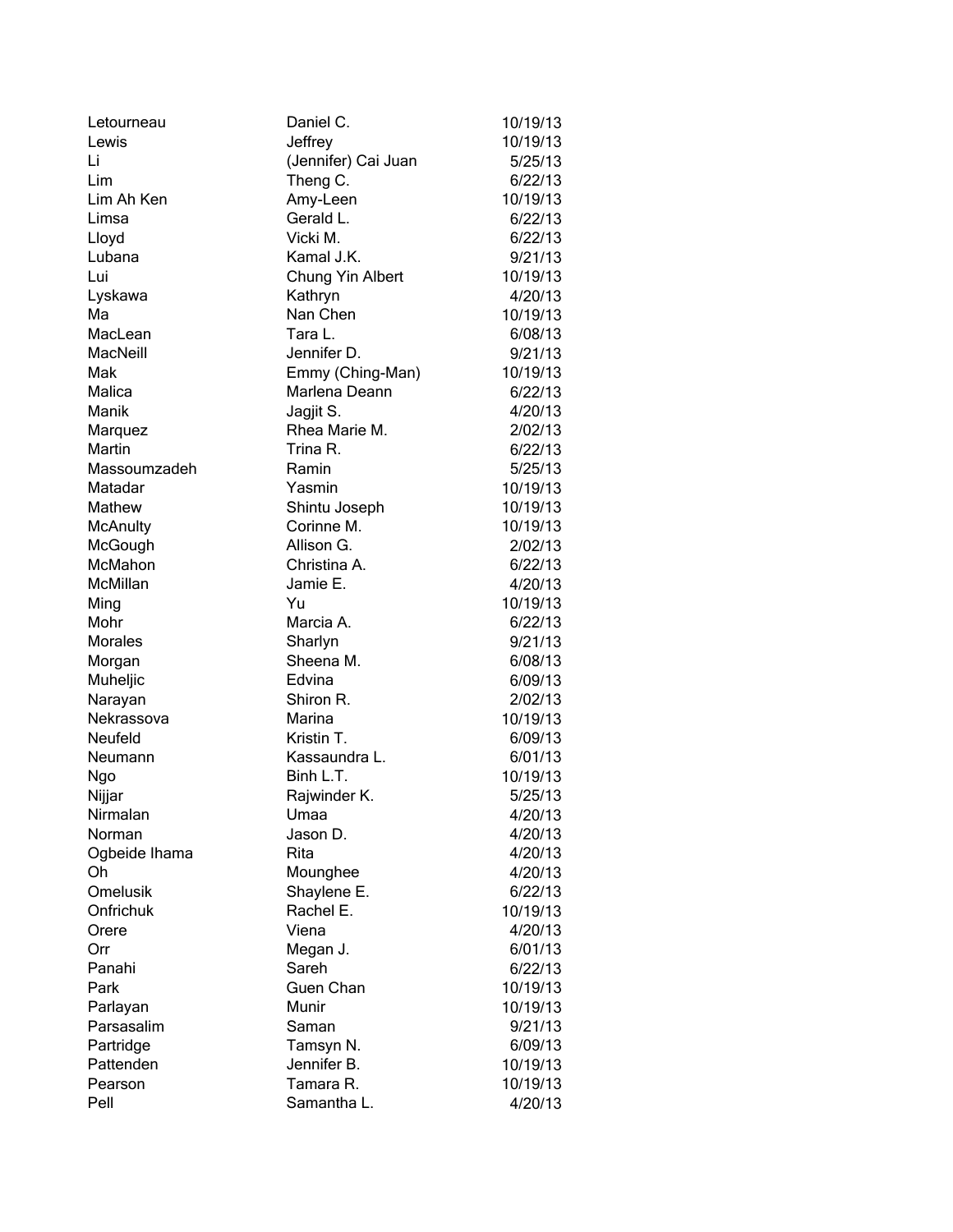| Perez               | Rachel A.             | 10/19/13 |
|---------------------|-----------------------|----------|
| Peters              | <b>Rachel Rose</b>    | 6/22/13  |
| Phan                | Mai N.                | 2/02/13  |
| Piche               | Lisa K.               | 6/22/13  |
| Poirier             | Geneviev              | 10/19/13 |
| Powell              | Rebecca E.            | 4/20/13  |
| Prasad              | <b>Marilyn Neelam</b> | 5/25/13  |
| Presenza-Pitman     | Sabrina C.            | 10/19/13 |
| Provendido          | Elsie                 | 10/19/13 |
| Pulham              | Vanessa P.            | 4/20/13  |
| Pun                 | Helen Mee Lin         | 10/19/13 |
| Quang               | Thomas H.D.T.         | 10/19/13 |
| Ranjitsingh         | Morgan A.             | 10/19/13 |
| Rezaeian-Najafabadi | Zahra                 | 10/19/13 |
| Richmond-Wall       | Rebecca L.            | 10/19/13 |
| <b>Rickards</b>     | Daniela               | 2/02/13  |
| Robertson           | Curtis J.             | 10/19/13 |
| Robillard           | Jeanette R.           | 10/19/13 |
| Rodas               | Maria I.              | 6/22/13  |
| Russell             | Petra A.              | 10/19/13 |
| Sandhu              | <b>Mahavir Singh</b>  | 10/19/13 |
| Savorani            | Maximilian M.         | 10/19/13 |
| Sears               | Nicole T.             | 6/08/13  |
| Seonauth            | Alisa T.              | 10/19/13 |
| Shalomov            | Hagit                 | 10/19/13 |
| Shalomov            | Oshrit                | 10/19/13 |
| Shannon             | Keegan M.             | 4/20/13  |
| Sharma              | Namita                | 4/20/13  |
| Sharma              | Kavita                | 5/25/13  |
| Sharma              | Shivani               | 10/19/13 |
| Singh               | Summit                | 4/20/13  |
| Singh               | Madhu B.              | 4/20/13  |
| Singh               | Sagar                 | 6/22/13  |
| Skinner             | Lillian M.            | 6/08/13  |
| Skuza               | Camil                 | 10/19/13 |
| Smith               | Dustyn R.             | 10/19/13 |
| Snyder-Colp         | Angela M.             | 6/08/13  |
| Solomon             | Cassey L.             | 6/22/13  |
| Somers              | Angela E.             | 11/02/13 |
| Stonell             | Joline O.             | 5/25/13  |
| Surana              | Raashi                | 6/22/13  |
| Surry               | Dana                  | 9/21/13  |
| Sy                  | Rizalyn Y.            | 6/09/13  |
| Syed                | Yasmeen H.            | 10/19/13 |
| Tarrabain           | Ali                   | 6/22/13  |
| <b>Teillet</b>      | Rachelle A-M          | 5/25/13  |
| Thokiya             | Gunjan V.             | 10/19/13 |
| Tjoa                | Rina G.               | 4/20/13  |
| Tousignant          | Mary Andrea L.        | 6/22/13  |
| Turnbull            | Christopher C.M.      | 6/22/13  |
| Vandale             | Renee Mireille        | 6/09/13  |
| Vu                  | Hoang-Anh             | 10/19/13 |